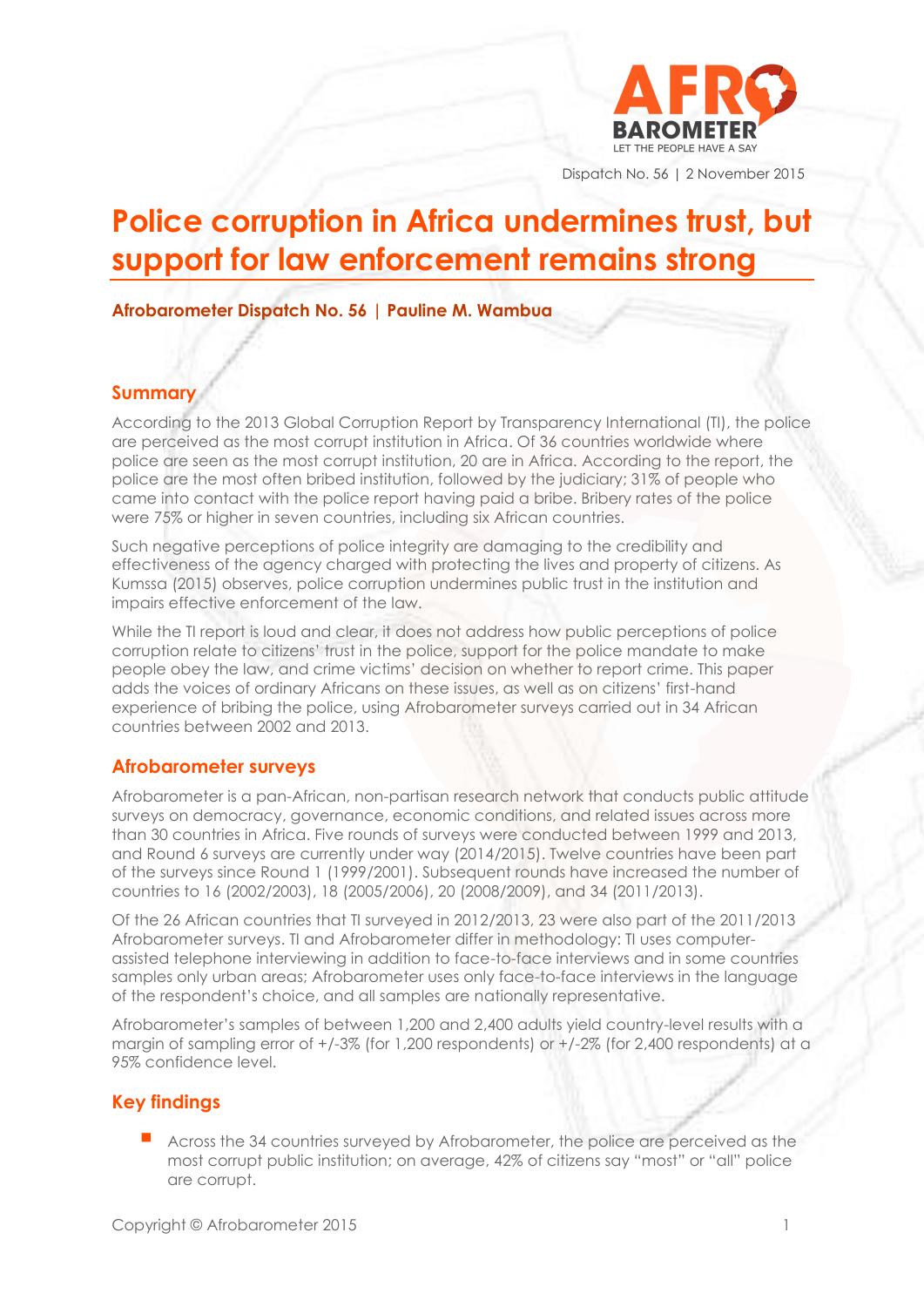

- Only about half (53%) of citizens say they trust the police "somewhat" or "a lot." In the 18 countries tracked since 2005, trust in the police has decreased from 58% in 2005/2006 to 54% in 2011-2013.
- As perceptions of corruption among police have increased, people's trust in the police has decreased.
- Despite these trends, support for the police mandate to make people obey the law has increased across the 16 countries tracked since 2002/2003, from 73% to 79% in 2011/2013.
- Only half of citizens would go to the police first for assistance if they were victims of crime. The main reasons why victims do not report crimes to the police are concerns about police performance.
- Among the 16 countries tracked since 2002/2003, Zambia is the only country where trust in the police and support for the police mandate have increased while perceived police corruption and the reported payment of bribes to police have decreased.

#### **Perceived corruption among the police**

Across 34 countries surveyed in 2011/2013, about four of 10 respondents (42%) say that "most" or "all" of the police are corrupt; only 10% say that "none" of the police are corrupt (Figure 1).



#### **Figure 1: Perceptions of police corruption** | 34 countries | 2011/2013

**Respondents were asked:** *How many of the following people do you think are involved in corruption, or haven't you heard enough about them to say: Police?* 

Citizens perceive the police as their countries' most corrupt public institution (Figure 2). Among the 34 surveyed countries, citizens in only eight countries do not rank the police as the most corrupt institution (Algeria, Benin, Cameroon, Mali, Namibia, Sudan, Swaziland, and Togo). In these countries, the police are ranked in the top three, among the seven institutions that were compared, except for Algeria, where the police rank sixth.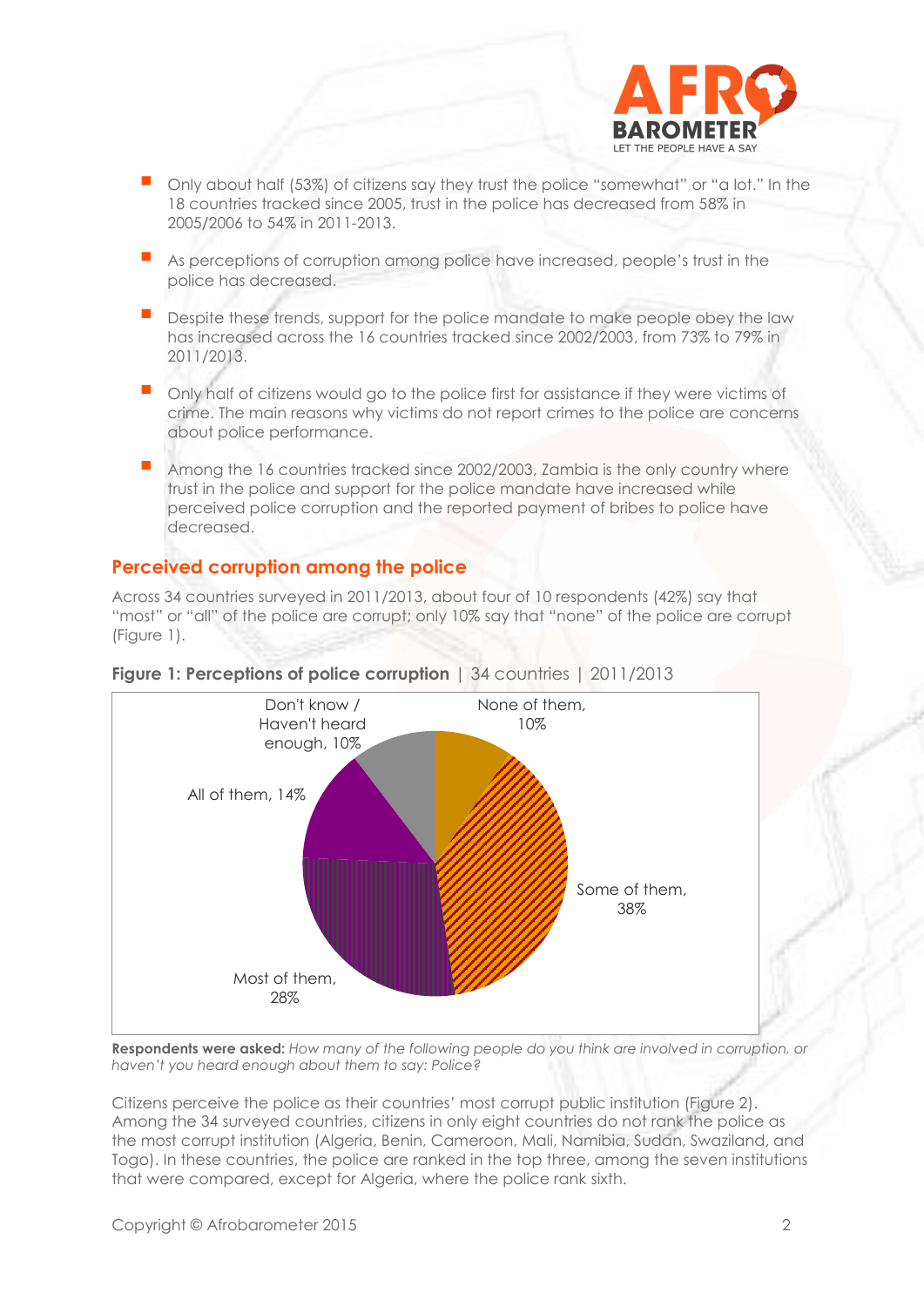



**Figure 2: Perceptions of corruption across institutions** | 34 countries | 2011/2013

*(% who say "all of them" or "most of them")*

Nonetheless, countries vary widely in the proportions of the population who see the police as corrupt. Almost eight of 10 Nigerians (78%) perceive "most" or "all" police to be corrupt, compared to only 17% of Cape Verdeans (where police still rank as the most corrupt institution) and 14% of Algerians (Figure 3).

At the regional level, police in East Africa are perceived to be corrupt by the largest proportion of citizens: 52% of East Africans say "most" or "all" of their countries' police are corrupt, compared to 45% of West Africans, 39% of southern Africans, and 31% of North Africans (Figure 4).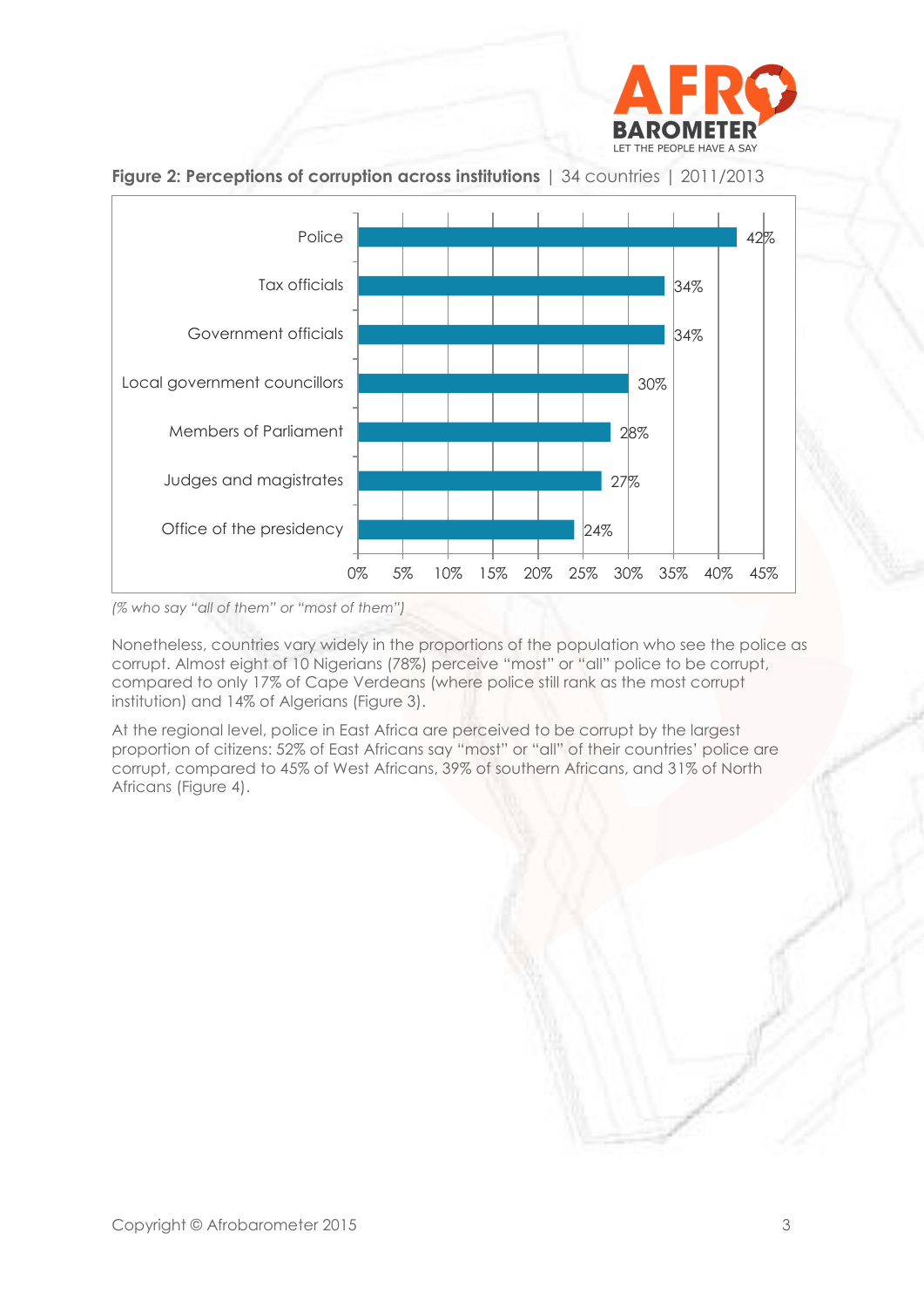



**Figure 3: Perceptions of police corruption by country | 34 countries | 2011/2013** 

*(% who say "all of them" or "most of them")*

#### **Figure 4: Perceptions of police corruption by region** | 34 countries | 2011/2013



*<sup>(%</sup> who say "all of them" or "most of them")*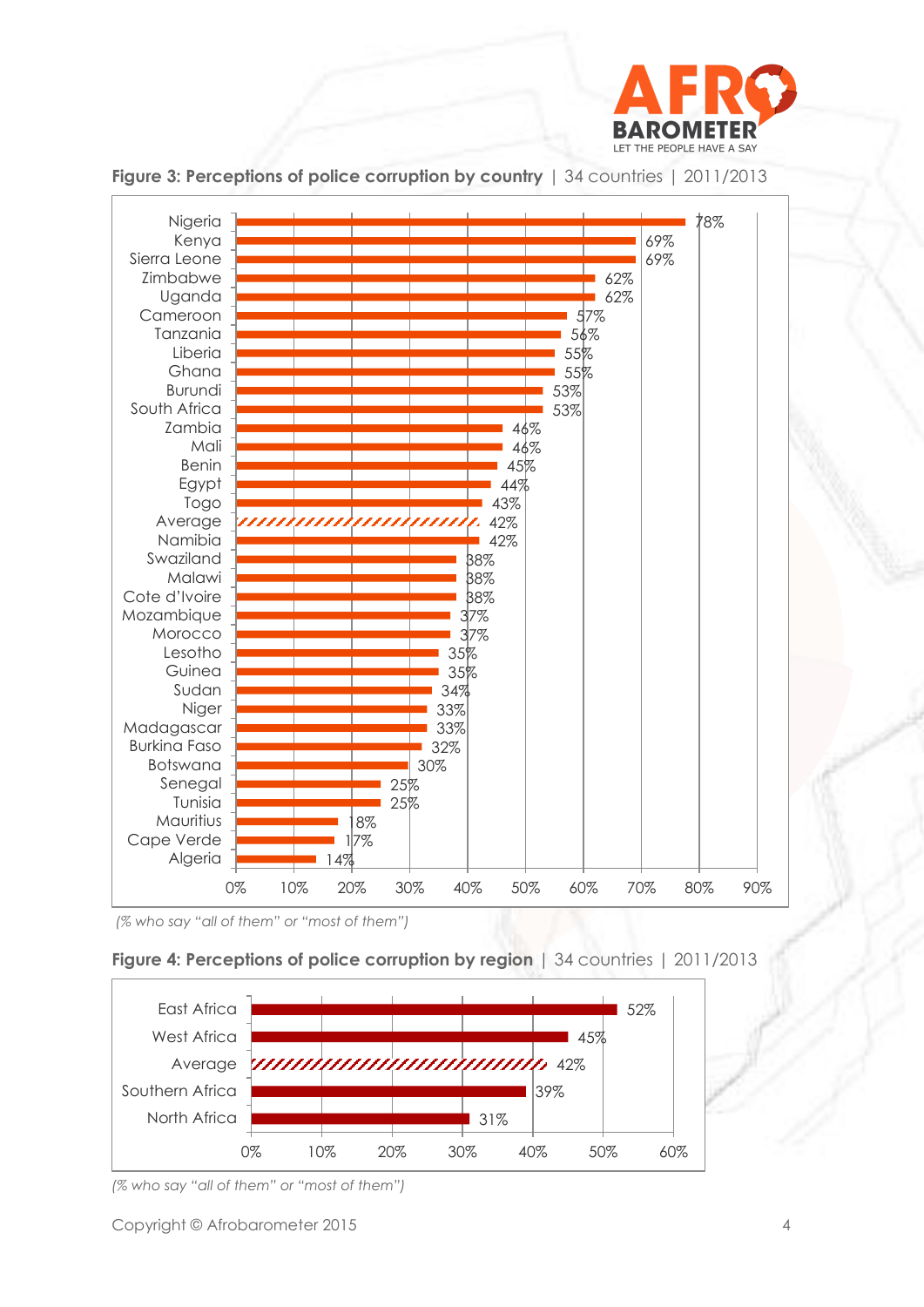

Across the 16 countries tracked since 2002/2003,<sup>1</sup> the proportion of citizens who perceive "most" or "all" police to be corrupt increased from 43% to 47% in 2011/2013. Public perceptions of corruption among the police in Zimbabwe showed the greatest increase, a 20-percentage-point jump (Figure 5), while the greatest decrease was in Senegal, which saw a 16-point decline (Figure 6).







**Figure 6: Change in perceptions of police corruption: Countries with greatest decrease** | 16 countries | 2002-2013

*<sup>(%</sup> saying "all of them" or "most of them")*

*<sup>(%</sup> saying "all of them" or "most of them")*

 <sup>1</sup> The 16 countries tracked since Round 2 in 2002/2003 are Botswana, Cape Verde, Ghana, Kenya, Lesotho, Malawi, Mali, Mozambique, Namibia, Nigeria, Senegal, South Africa, Tanzania, Uganda, Zambia, and Zimbabwe.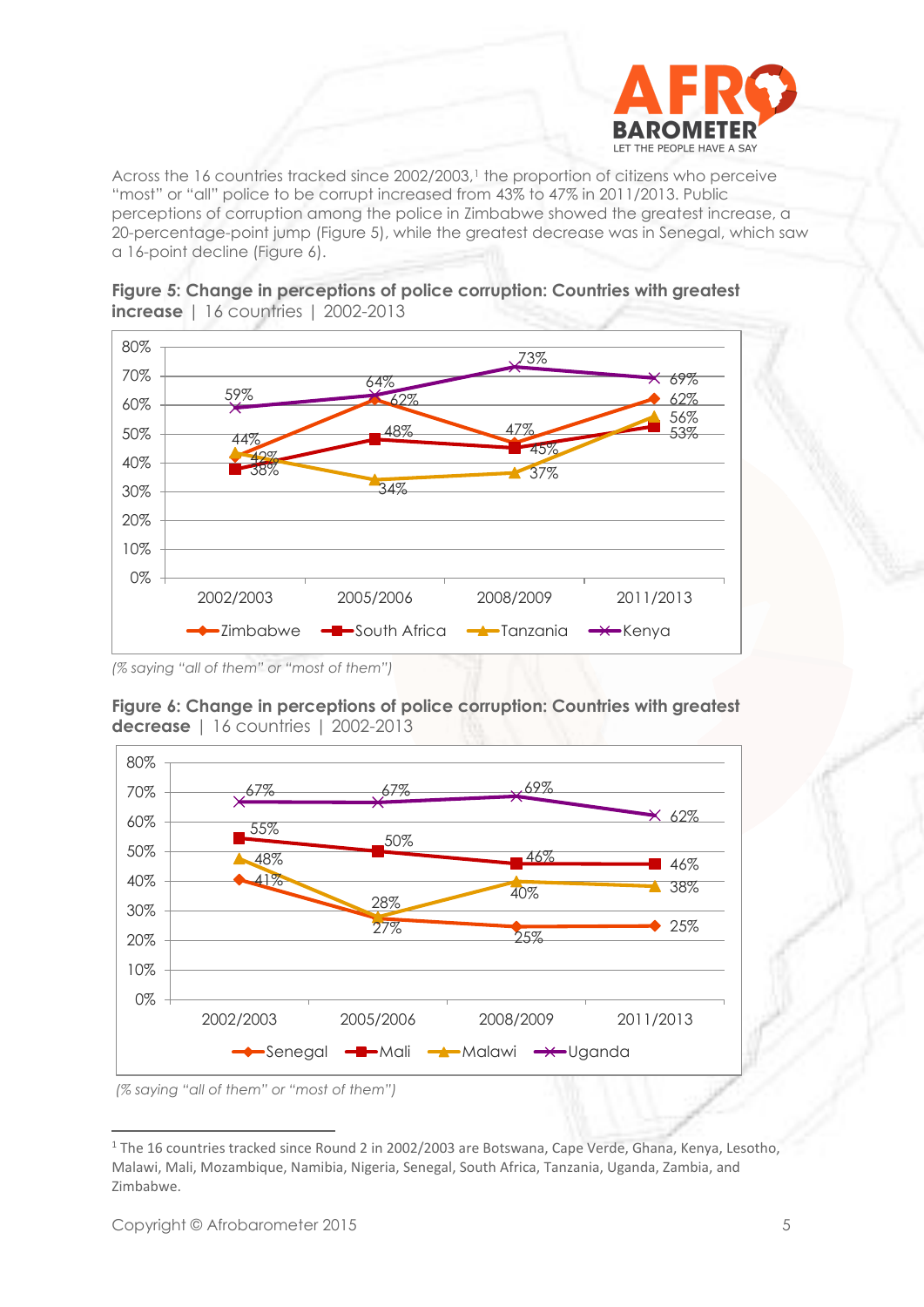

# **Trust in the police**

Slightly more than half of citizens (53%) say they trust the police "somewhat" or "a lot," while 44% trust them "not at all" or "just a little." Still, the police are not among the least-trusted institutions. Citizens trust the army the most and opposition political parties the least (Figure 7). Among the 34 countries, the police are the least-trusted institution in only Sierra Leone and Nigeria.



#### **Figure 7: Trust in institutions** | 34 countries | 2011/2013

**Respondents were asked:** *How much do you trust each of the following, or haven't you heard enough about them to say?*

*(% who say "somewhat" or "a lot")*

Algerians trust their police the most, with 82% saying they trust them "somewhat" or "a lot," while Nigerians trust their police the least (16%) (Figure 8).

At the regional level, southern Africans (59%) trust their countries' police more than East Africans (57%), North Africans (51%), and West Africans (48%) (Figure 9).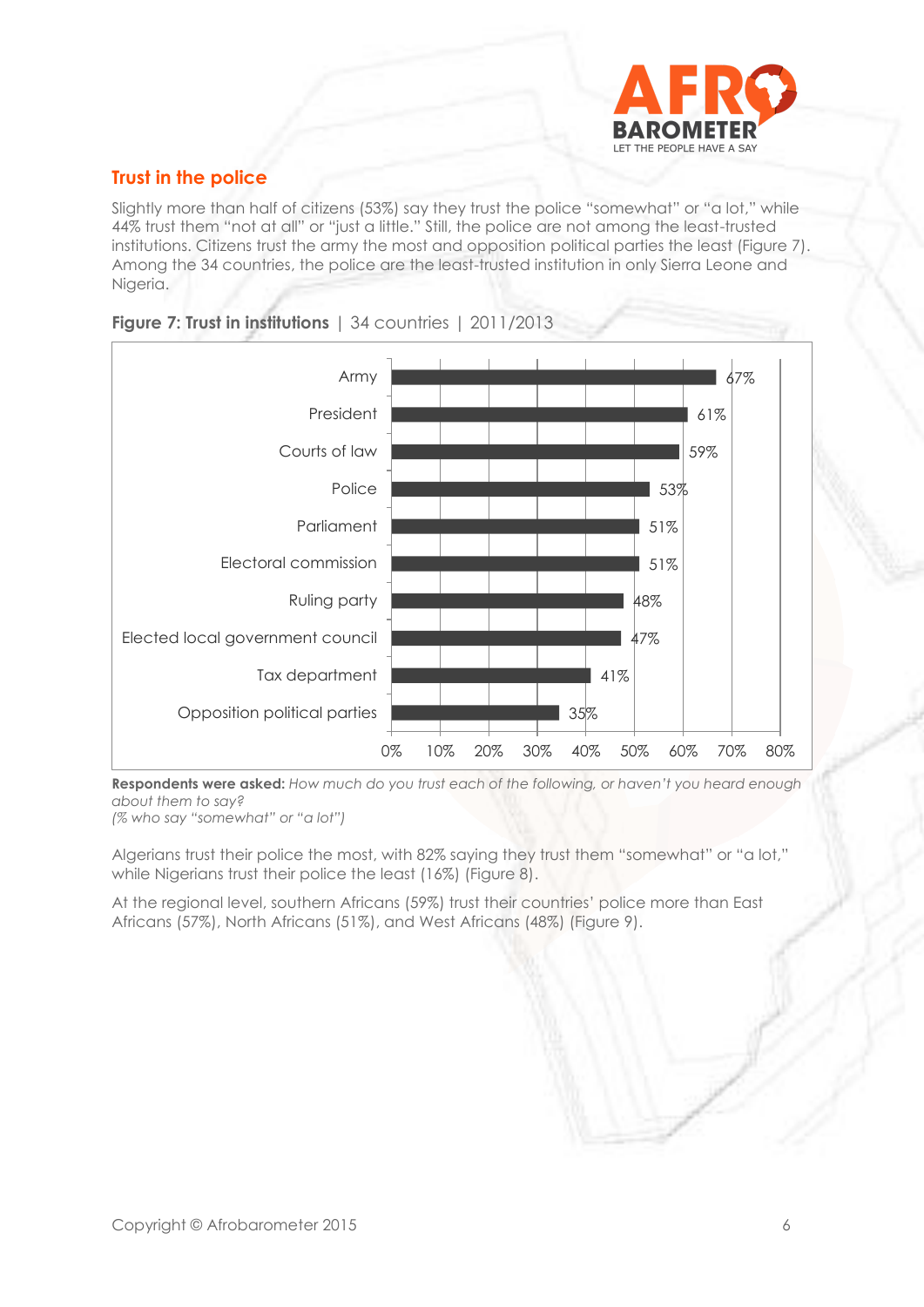



**Figure 8: Trust in the police by country** | 34 countries | 2011/2013

## **Figure 9: Trust in the police by region** | 34 countries | 2011/2013



*<sup>(%</sup> who say "somewhat" or "a lot")*

*<sup>(%</sup> who say "somewhat" or "a lot")*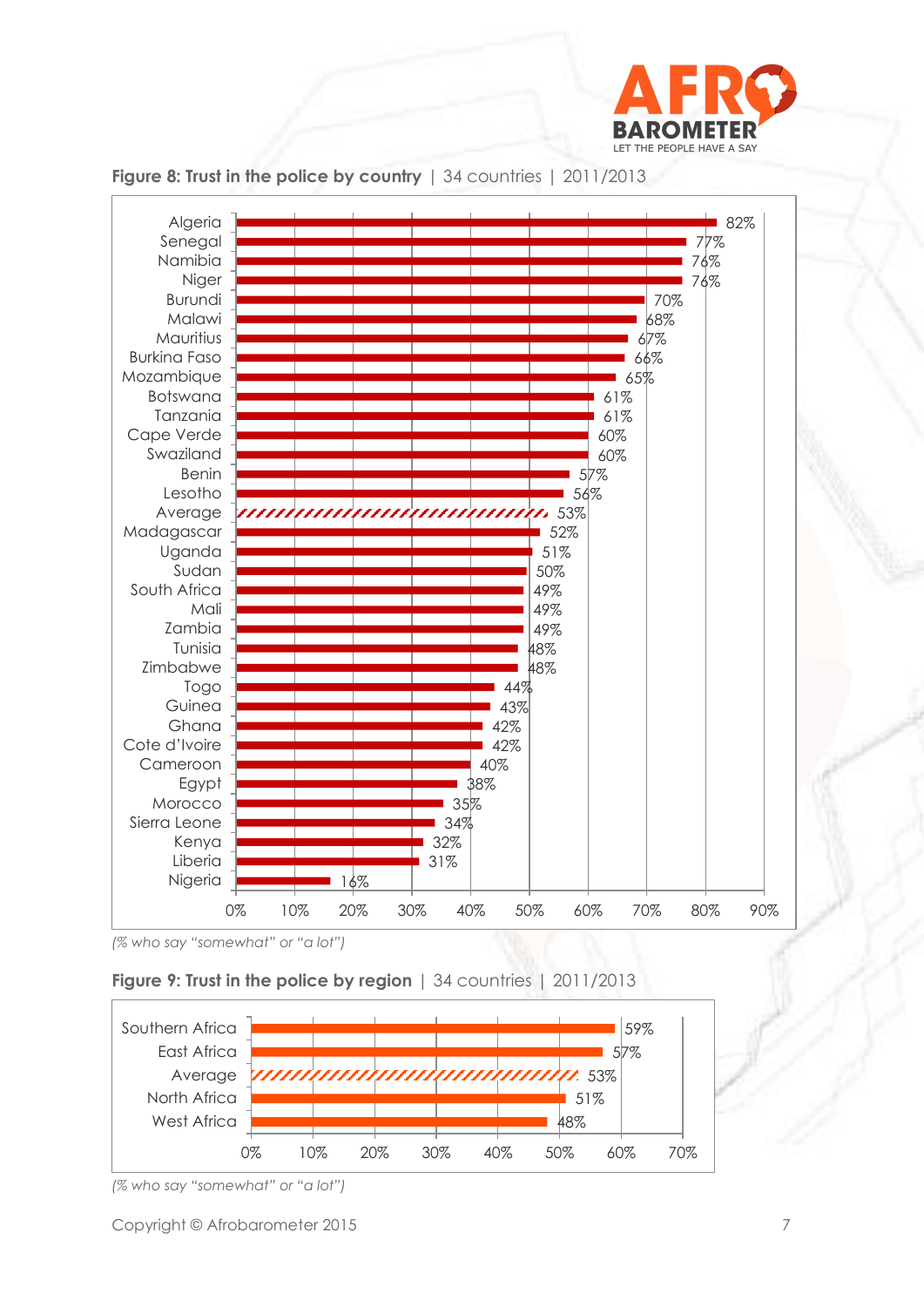

Across the 18 countries tracked since 2005/2006,<sup>2</sup> trust in the police decreased from 58% to 54% in 2011/2013. Benin, Namibia, Zambia, and Zimbabwe show increasing trust levels, most notably an 18-percentage-point increase in Zambia between 2005 and 2013 (Figure 10). Tanzania, Mali, and Ghana show the largest decreases in trust over the period, each with a drop of more than 20 percentage points (Figure 11).



**Figure 10: Trust in police: Countries with greatest increase** | 18 countries | 2005-2013

*<sup>(%</sup> saying "somewhat" or "a lot")*



**Figure 11: Trust in police: Countries with greatest decrease** | 18 countries | 2005-2013

*(% saying "somewhat" or "a lot")* 

<sup>&</sup>lt;sup>2</sup> Data on trust in the police exists for 1999/2000 and 2002/2003, but due to small changes in response options, these survey rounds are excluded from this comparison. The 18 countries tracked since 2005/2006 are Benin, Botswana, Cape Verde, Ghana, Kenya, Lesotho, Madagascar, Malawi, Mali, Mozambique, Namibia, Nigeria, Senegal, South Africa, Tanzania, Uganda, Zambia, and Zimbabwe.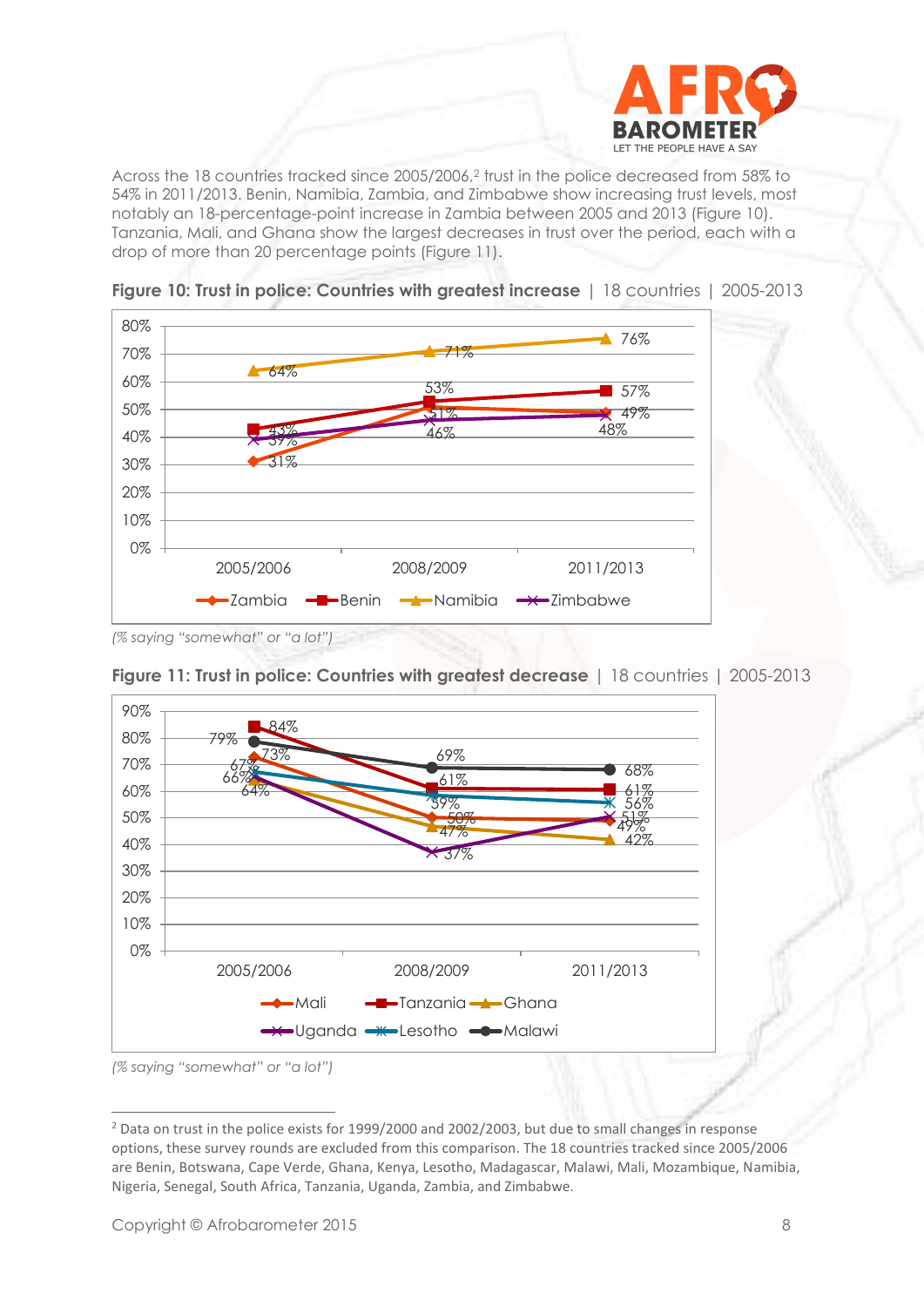

The analysis shows that the less citizens perceive the police as corrupt, the more they trust the police (Figure 12). A Pearson's correlation test shows a strong positive correlation between the two  $(r = 0.651$  at 0.01 significance level).





## **Paying bribes to avoid problems with the police**

Across the 34 countries, 14% of survey respondents say they paid bribes during the previous year to avoid problems with the police. Those who paid bribes include respondents who say they paid bribes "once or twice," "a few times," or "often." Morocco (36%), Sierra Leone (36%), and Kenya (31%) had the greatest proportion of citizens who paid bribes. Cape Verde had the smallest proportion (1%), followed by Mauritius, Namibia, and Botswana (3% each) (Figure 13).

North Africans were more likely to pay bribes (18%) than citizens in East Africa (17%), West Africa (15%), and southern Africa (8%) (Figure 14).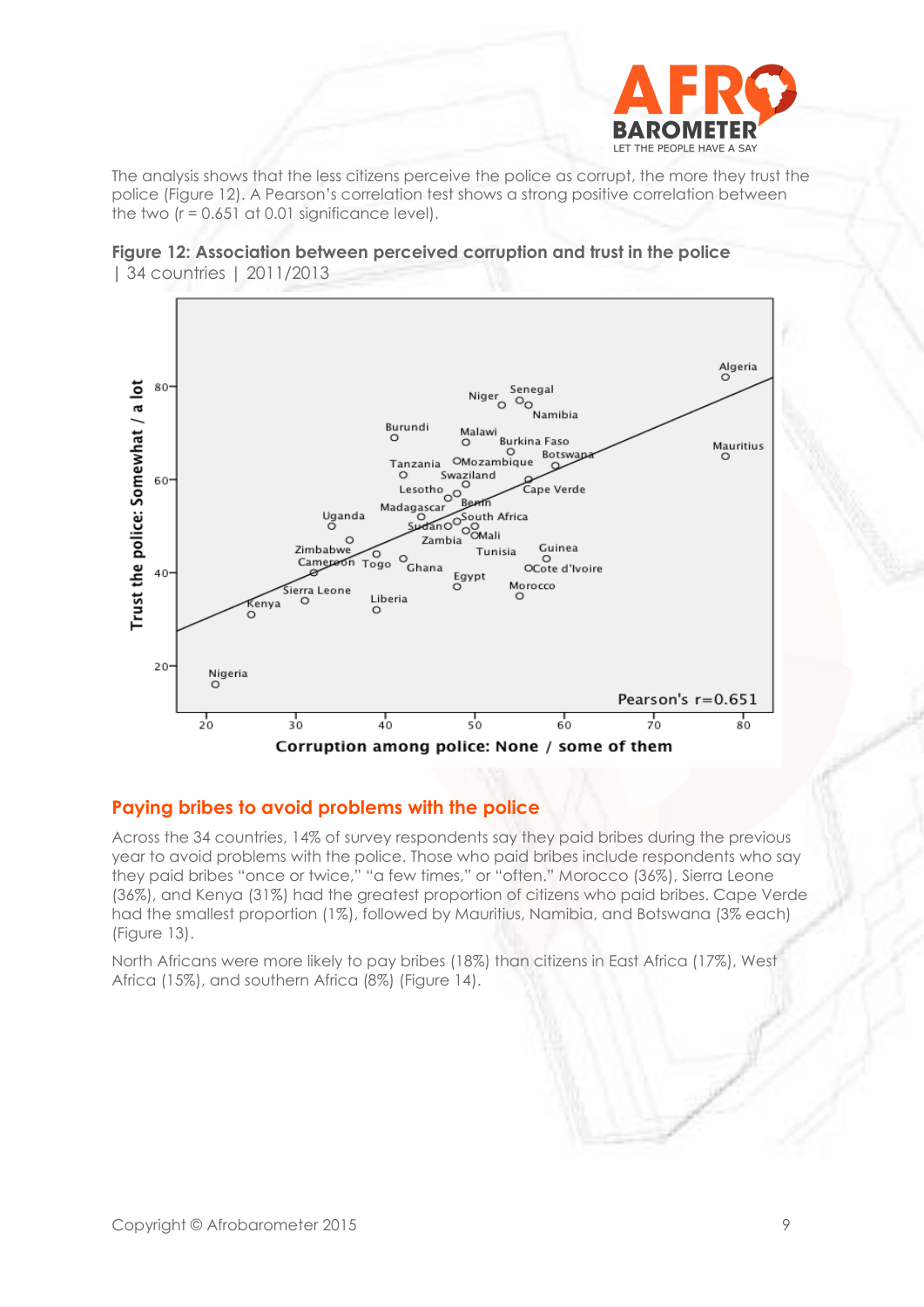



**Figure 13: Paid bribes to police in past year, by country** | 34 countries | 2011/2013

**Respondents were asked:** *In the past year, how often, if ever, have you had to pay a bribe, give a gift, or do a favour to government officials in order to: Avoid a problem with the police, like passing a checkpoint or avoiding a fine or arrest? (% who say "once or twice," "a few times," or "often")*

#### **Figure 14: Paid bribes to police in past year, by region** | 34 countries | 2011/2013



*(% who say "once or twice," "a few times," or "often")*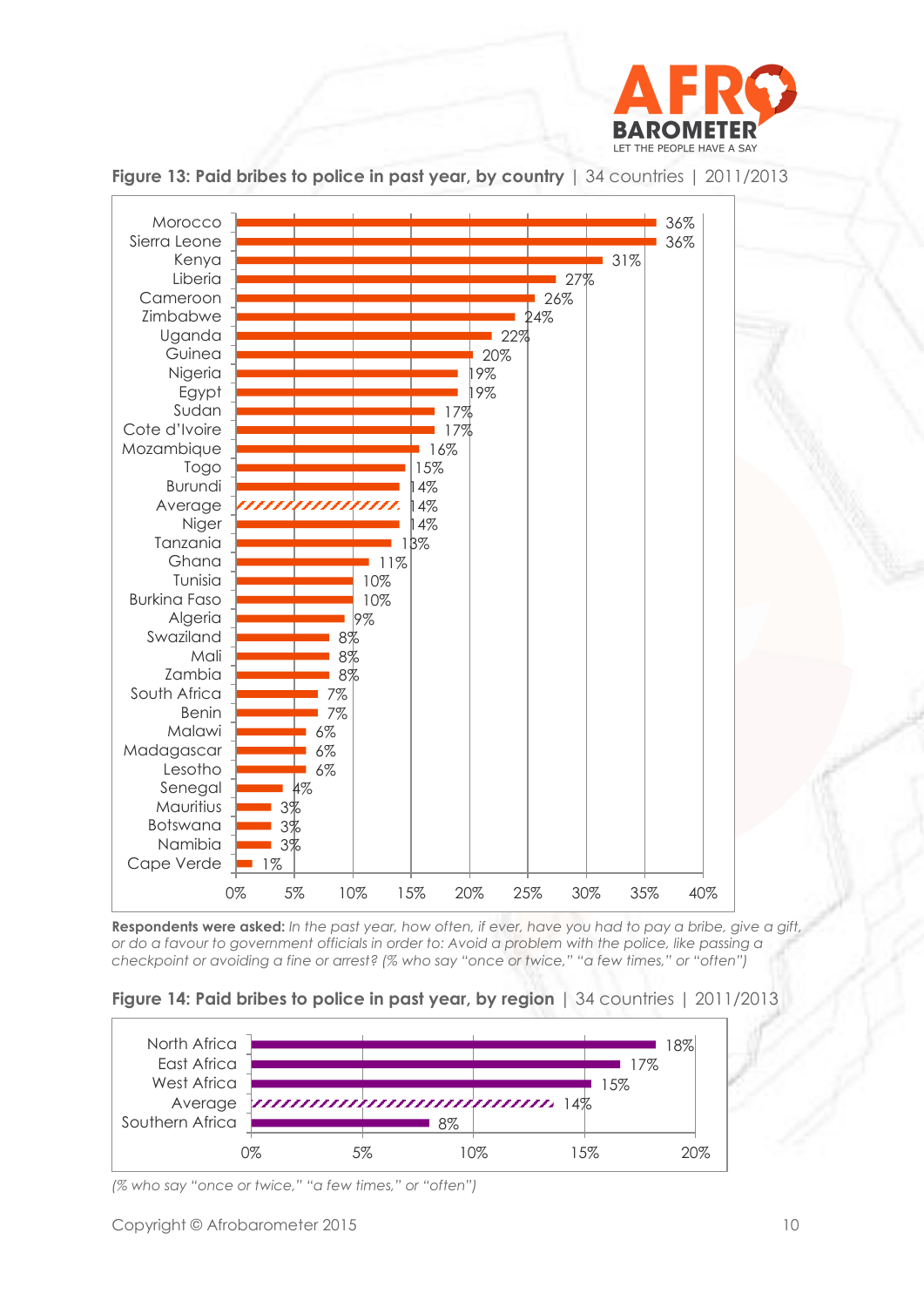

In the 16 countries tracked since 2002/2003, 11% report paying a bribe in 2011/2013, and this figure has changed only marginally over time. Payment of bribes increased most in Zimbabwe (8 percentage points) and decreased most in Nigeria (6 percentage points) (Figure 15).





*(% saying "once or twice," "a few times," or "often")*

As bribe payments to police increase, so does the perception of police corruption (Pearson's  $r = 0.480$  at 0.01 significance level) (Figure 16).

#### **Figure 16: Payment of bribe and perceptions of corruption among police**  | 34 countries | 2011/2013

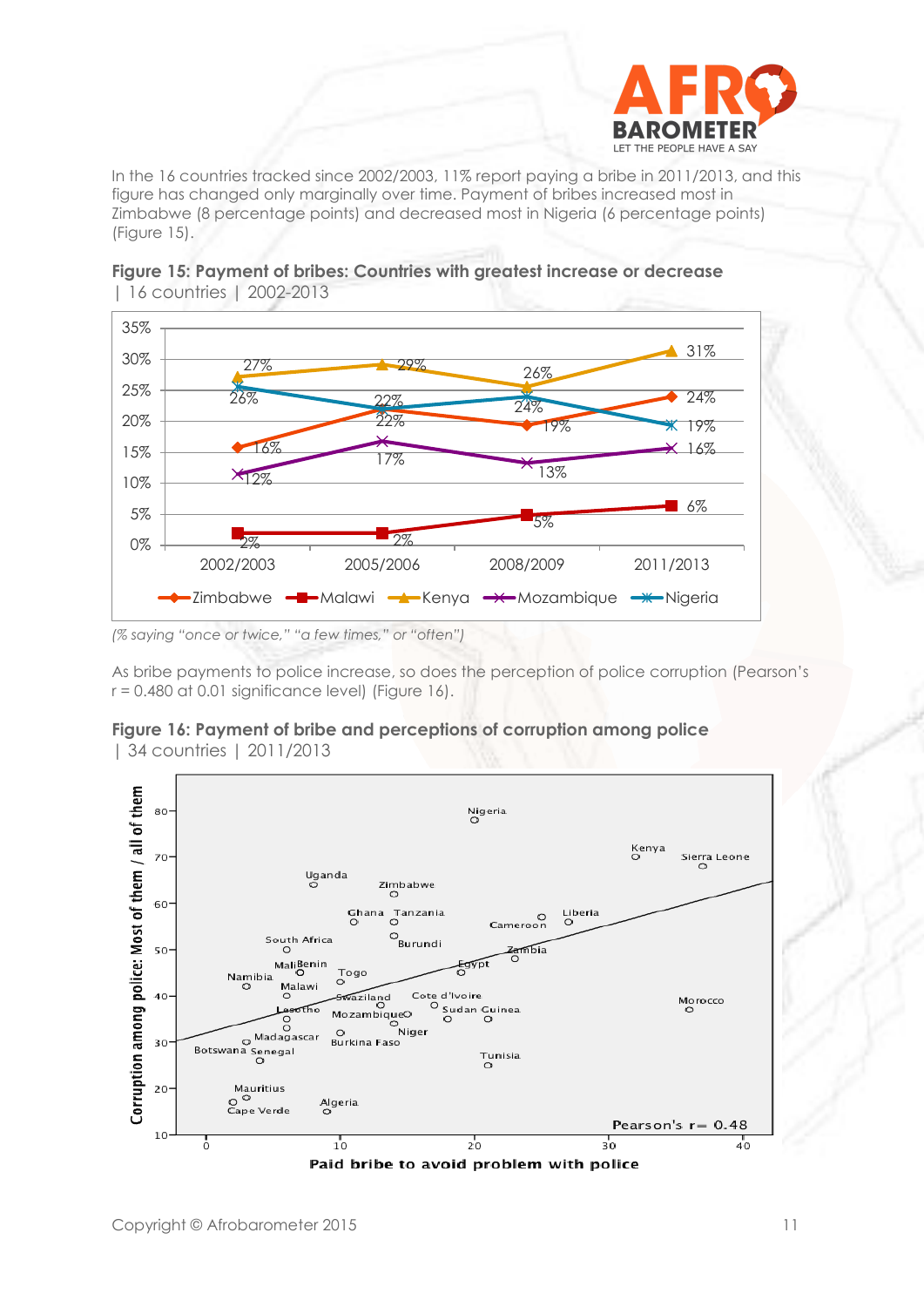

In addition, there is a strong negative correlation  $(r = -0.673 \text{ at } 0.01 \text{ significance level})$ between the payment of bribes and public trust. The more people pay bribes to avoid problems with the police, the less they trust the police (Figure 17).





## **Perceptions of police mandate to make people obey the law**

Despite limited trust and widespread perceptions of police corruption, four of five citizens (79%) believe that the police "always have the right to make people obey the law," suggesting that the institution is perceived as legitimate despite its weaknesses. By country, the proportion of citizens who "agree" or "strongly agree" that the police have the right to make people obey the law ranges from highs in Tunisia (92%), Ghana (91%), and Senegal (89%) to lows in Togo (61%) and Cape Verde (62%) (Figure 18).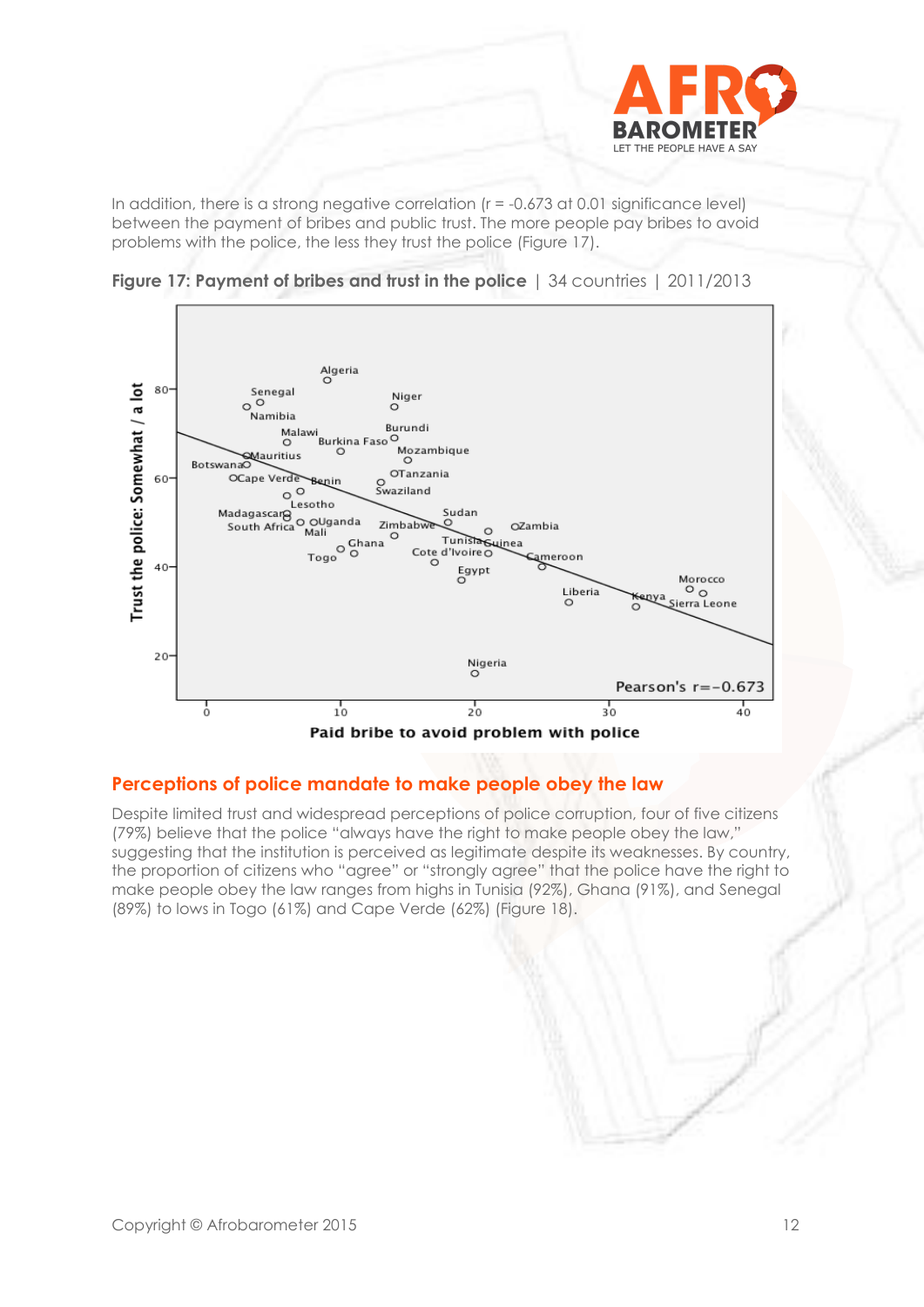



Figure 18: Support for the right of police to make people obey the law 34 countries | 2011/2013

**Respondents were asked:** *For each of the following statements, please tell me whether you disagree or agree: The police always have the right to make people obey the law? (% who "agree" or "strongly agree")*

In the 16 countries tracked since 2002/2003, support for this police mandate increased, from 76% to 80% in 2011/2013. Botswana had the greatest increase in support (26 percentage points) (Figure 19), while Cape Verde recorded the largest decrease in support (20 percentage points) (Figure 20). The only other countries where support for the police mandate to make people obey the law decreased over time are Mali and Uganda.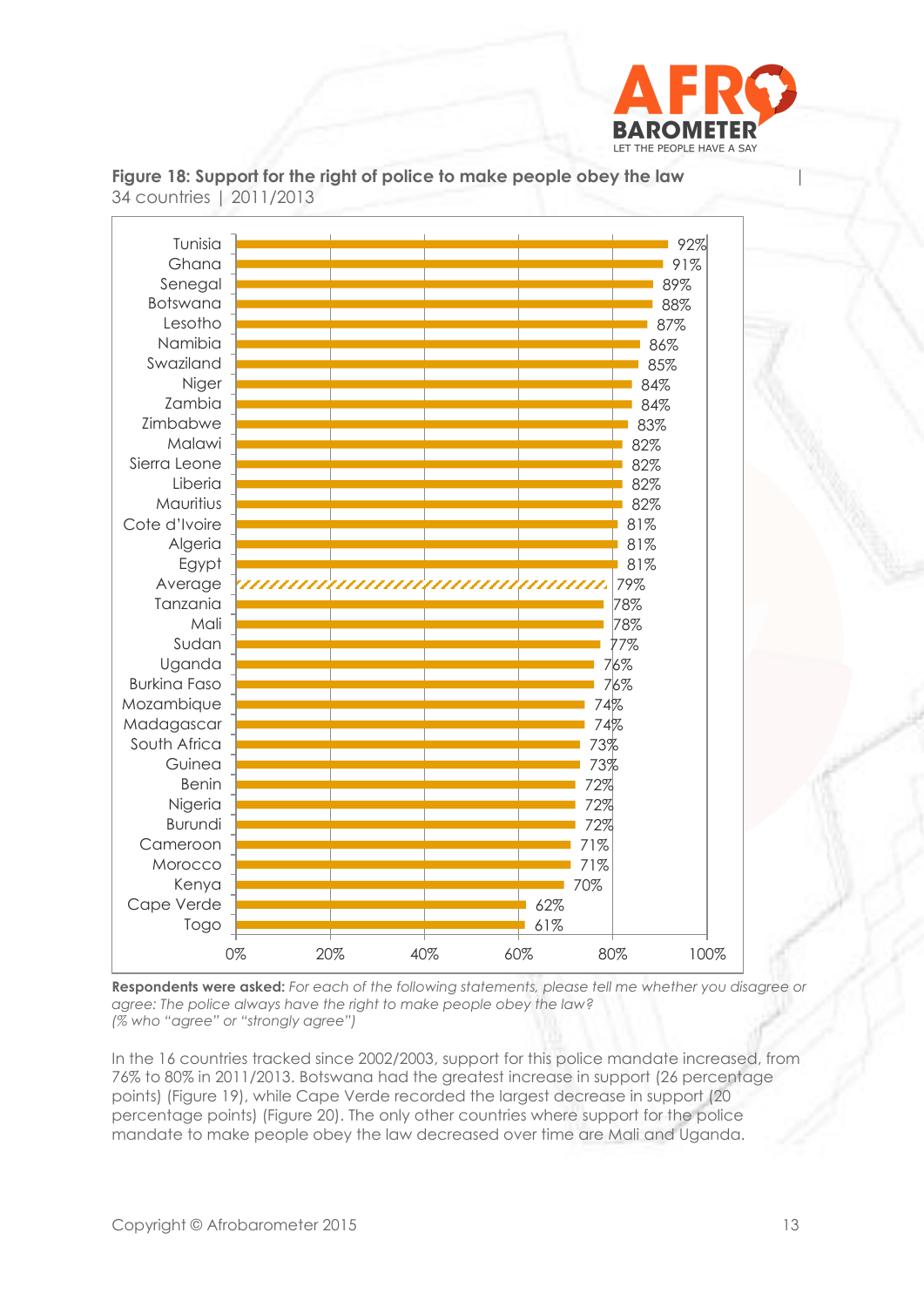



**Figure 19: Change in support of the right of police to make people obey the law: Countries with the greatest increase** | 16 countries | 2002-2013

*<sup>(%</sup> who "agree" or "strongly agree")*





*(% who "agree" or "strongly agree")*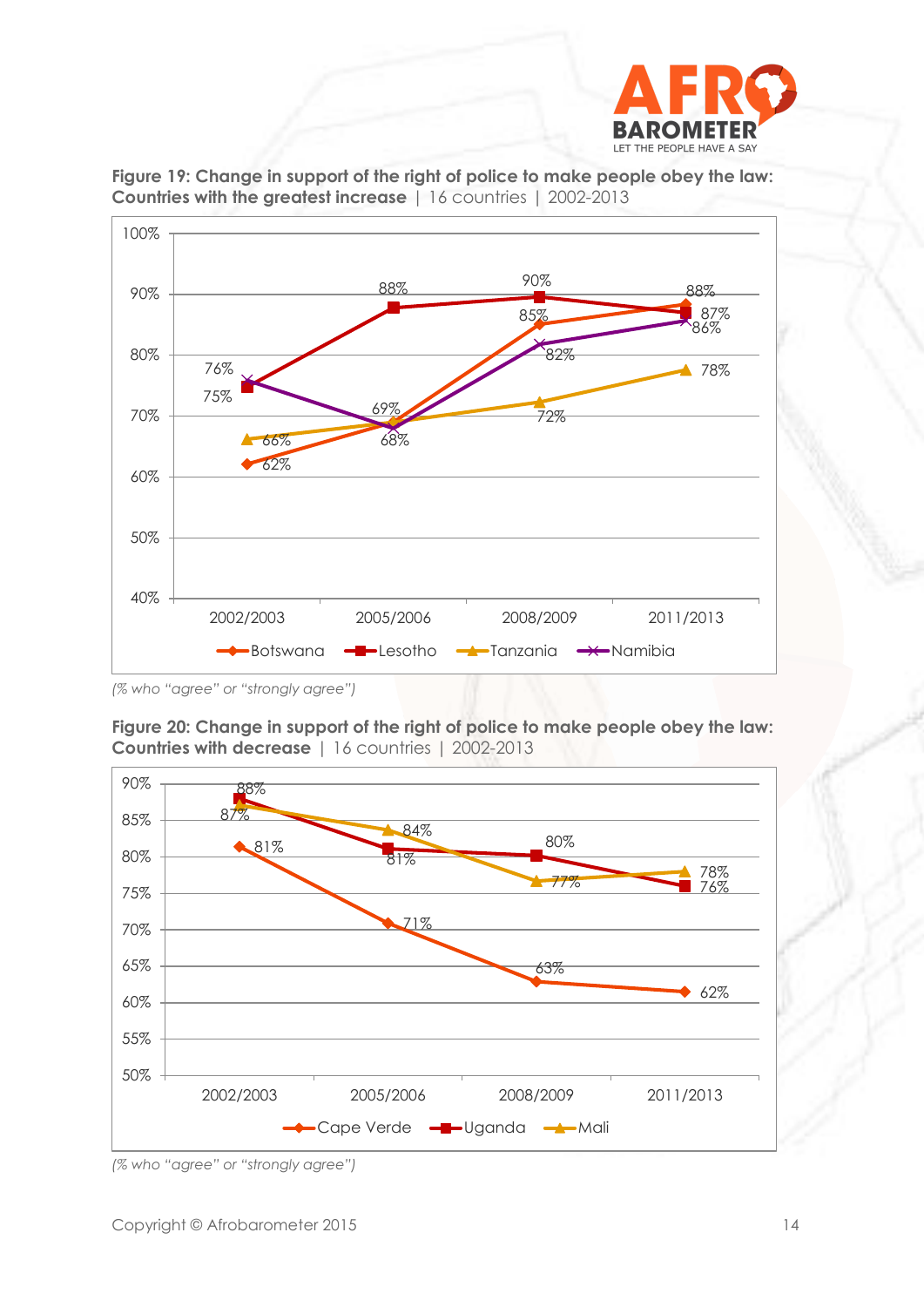

## **Reporting crime to the police**

One-fourth (25%) of respondents say they were victims of theft from their homes during the preceding year, and 8% say they were suffered physical attacks. Among those who report being victims of crime in the 34 countries, only 43% say they reported the crime, while 56% did not. Citizens of Togo and Benin are least likely to report crime to police (79% of victims did not report the crime to police), while Algerians are most likely to report crime (only 25% did not) (Figure 21).



#### **Figure 21: Did not report crime to police** | 34 countries | 2011/2013

**Respondents who reported being victims of crime during the previous year were asked:** *Was such an incident reported to the police? (% who say "no")*

*Note: The figures are percentages of self-reported crime victims who did not report the crime to the police. Sample sizes are smaller than national samples, and margins of uncertainty are therefore larger.*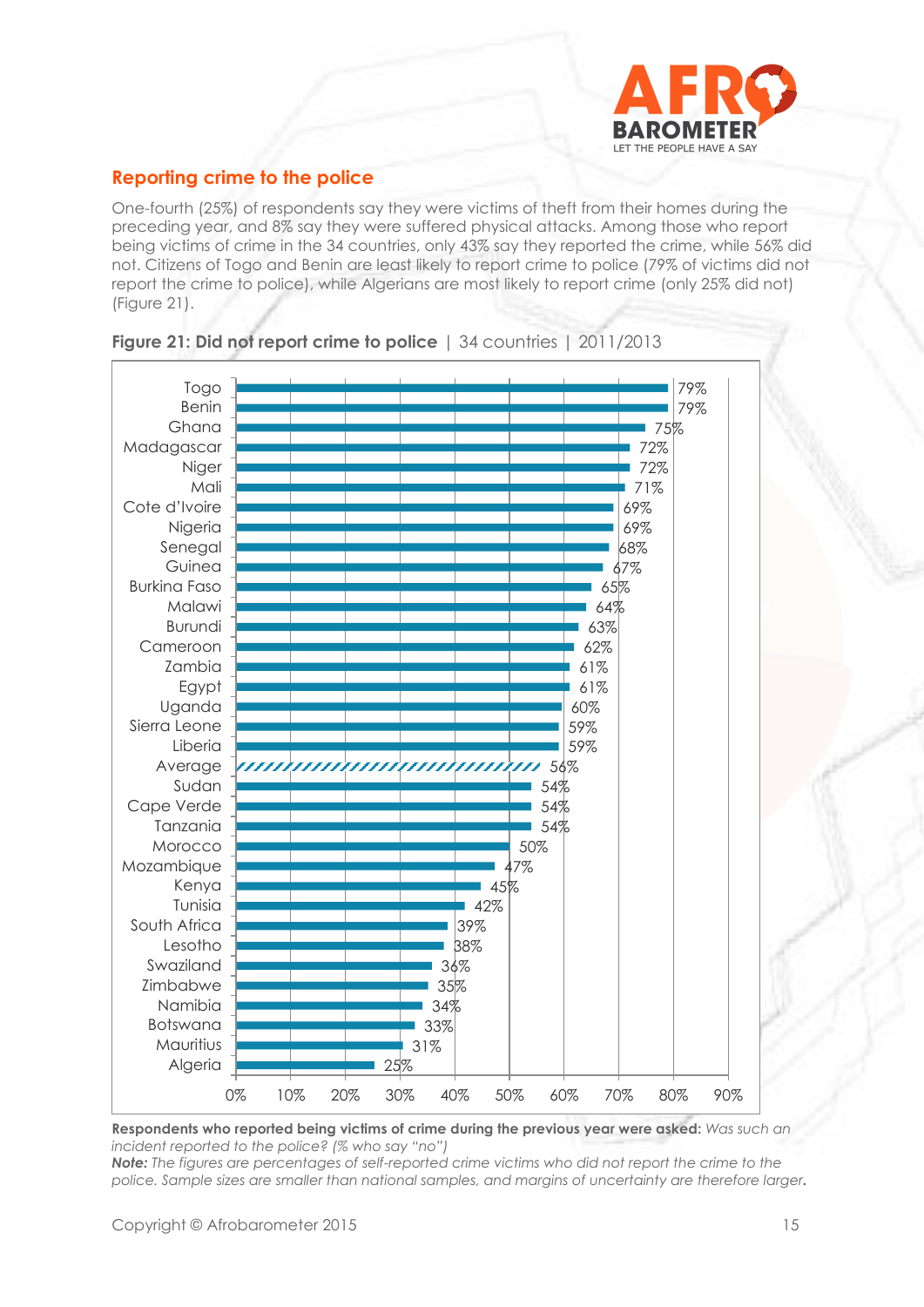

The main reasons why victims do not report crimes to the police, according to survey respondents, are issues related to police performance: Police don't listen or care (cited by 14% of respondents), police would have demanded a bribe (10%), police would not have been able to do anything (8%), and police may be involved in the theft or assault (2%). Together, these police-performance-related issues are cited by 34% of respondents across the 34 countries (Figure 22). Other reasons that were cited include that there is no police station in the area, that victims fear reprisal from the attacker, and that the crime was reported to another authority. About one in five respondents (18%) say that most people do report crime to the police.





**Respondents were asked:** *Some people say that many crimes are never reported to the police. Based on your experience, what do you think is the main reason that many people do not report crimes like thefts or attacks to the police when they occur?*

Across 34 countries, about half (53%) of citizens say they would seek assistance first from the police, rather than from other people or organisations, if they were victims of a crime. North Africans are most likely to go to the police first for assistance (64%), while East Africans (43%) are least likely to seek police assistance first (Figure 23). Other frequently cited places for crime victims to go first for assistance include traditional leaders or courts, family and friends, local government officials, and street committees or local security organisations.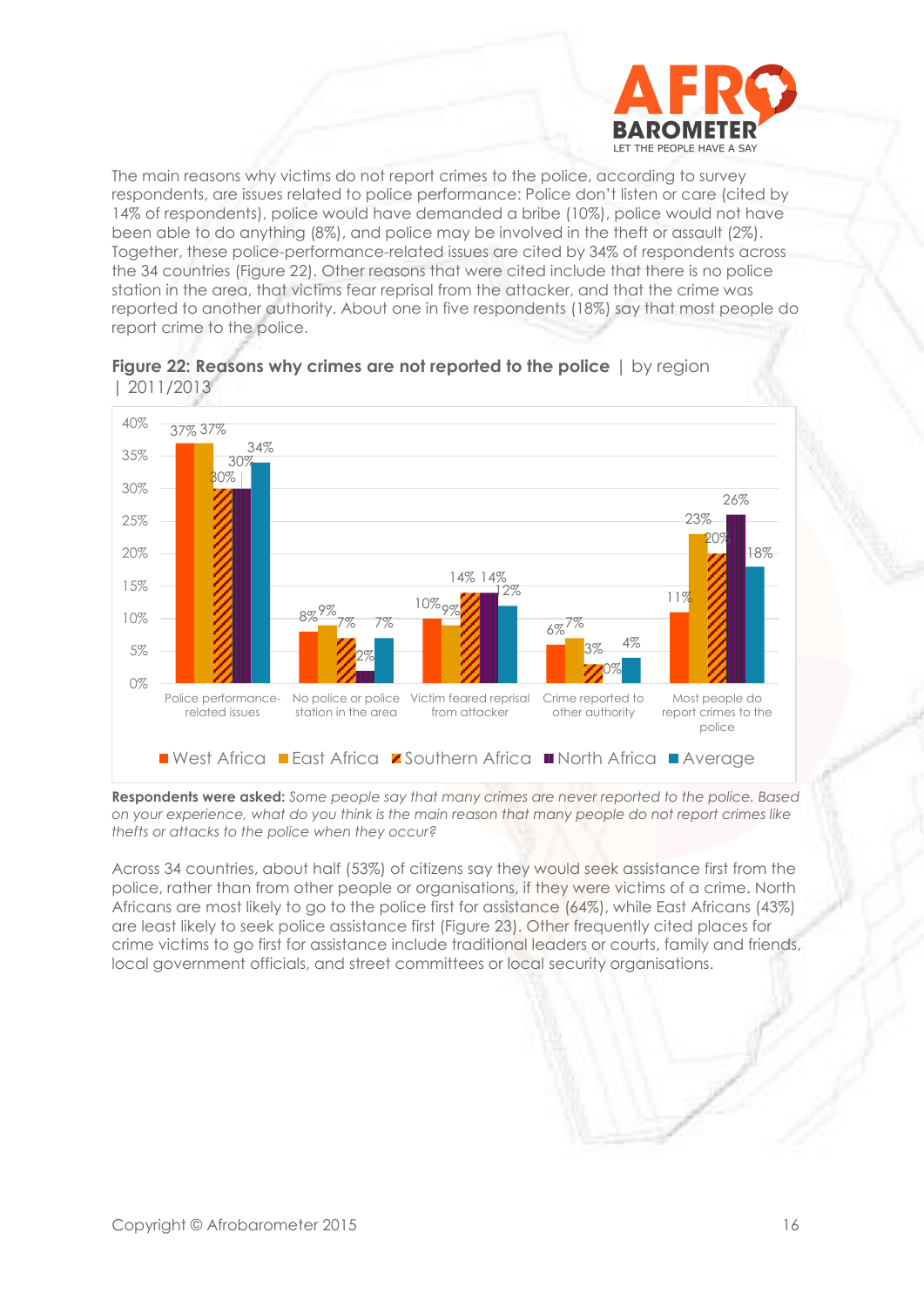



**Figure 23: First person/organisation to go to for assistance after a crime** | by region | 2011/2013

**Respondents were asked:** *If you were a victim of crime in this country, who, if anyone, would you go to first for assistance?*

## **Conclusion**

This analysis confirms Transparency International's finding that the police are perceived as the most corrupt public institution in most African countries and suggests that this perception reduces public trust in the police. A majority of crime victims do not report the crimes to the police, mainly due to issues related to police performance, according to survey respondents. Nonetheless, support for the police mandate to enforce the law remains strong. Future research might further clarify how perceptions of police corruption affect police performance and effectiveness.

Since 2002, Zambia is the only surveyed country where there has been a positive change in the four indicators reported in this paper: Public trust in the police has increased (from 31% to 49%), the proportion of citizens who do not see "all" or "most" of the police as corrupt has increased (from 44% to 49%), the proportion of citizens who paid bribes to avoid police trouble has declined (from 11% to 8%), and support for police enforcement of the law has increased (from 78% to 83%). Further research might clarify reasons for this positive change and provide lessons that can be shared with other countries.

> To further explore this data, please visit Afrobarometer's online data analysis facility at www.afrobarometer.org/online-data-analysis.